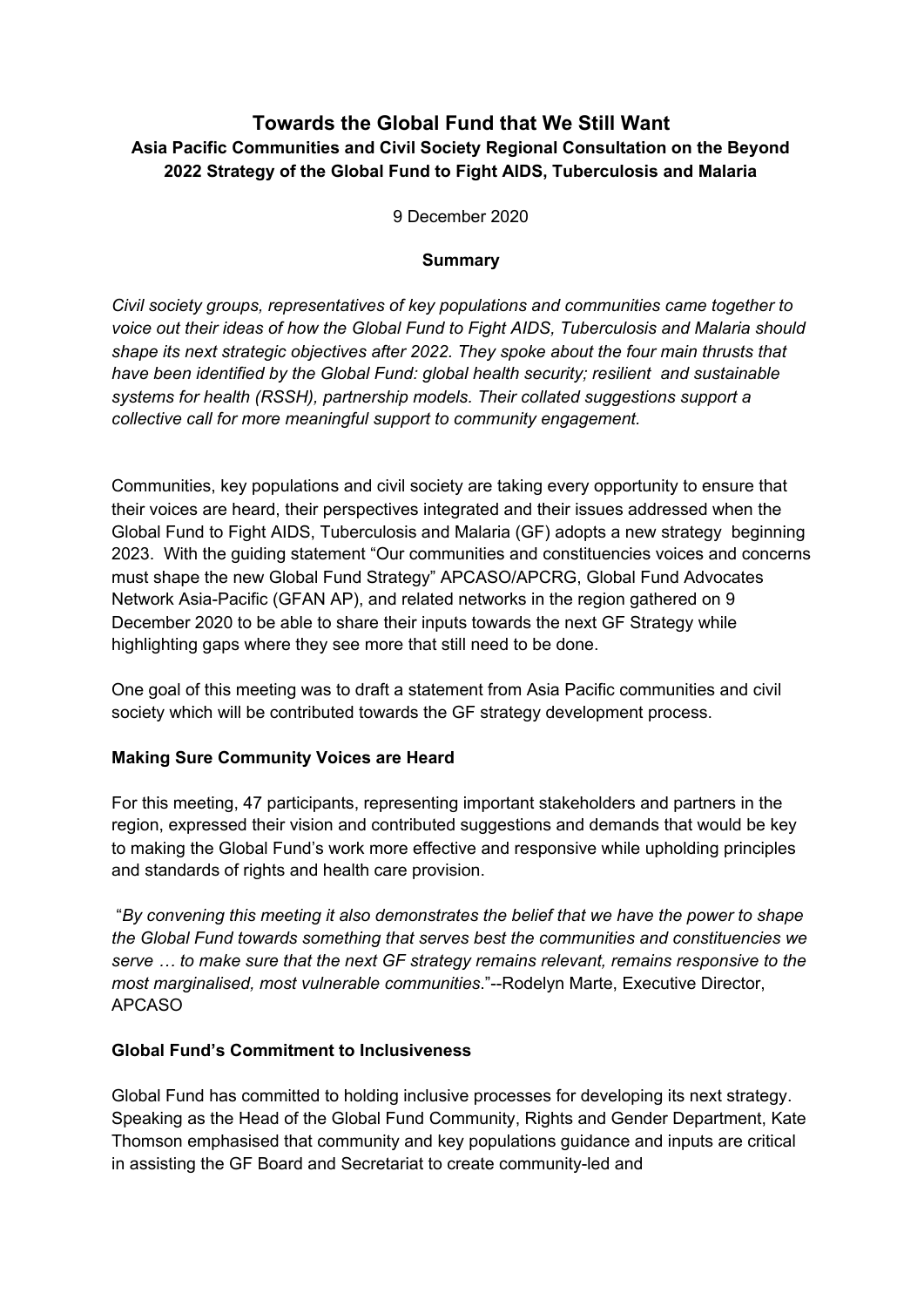community-developed strategies that are funded to scale and linked to broader systems for health. She also said that GF with the help of civil society is committed to addressing issues such as human rights barriers to access, the diverse needs of key and vulnerable populations across the life cycles, taking a gender equality lens in disease responses and other dimensions of equity, as well as issues of transition and sustainability.

Civil society and communities had previously responded to the Global Fund's efforts to include the voices and inputs of its stakeholders, as in 2015<sup>1</sup> when 30 representatives of these communities and CS networks gathered in Bangkok, Thailand, where they asked for a Global Fund that is

- Truly global and does not leave key populations behind;
- Places lives and health of people ahead of profits;
- Invests towards human rights and gender equality; and
- Acknowledges and builds upon the strength and contributions of communities and civil society

Now that it has reached beyond the midpoint of its strategy for 2017-2022, GF initiated processes for developing a new strategy going beyond 2022 in which it aims to "contribute to achievement of the ambitious 2030 goals for HIV, TB, malaria, and health more broadly as set out in Sustainable Development Goal 3 (SDG 3)."<sup>2</sup>

The two SDG targets under SDG 3 that are primary in the GF's aims are:

**SDG3.3**: By 2030, end the epidemics of AIDS, tuberculosis, malaria and neglected tropical diseases and combat hepatitis, water-borne diseases and other communicable diseases.

**SDG3.8**: Achieve universal health coverage, including financial risk protection, access to quality essential health-care services and access to safe, effective, quality and affordable essential medicines and vaccines for all.

These aims would also have to be in keeping with the other SDG goals of gender equality, ending poverty, reducing inequality, forging strong institutions and at working as global partnerships.

Further, GF has recommitted in its next strategy to building resilient and sustainable systems for health (RSSH); promoting and protecting human rights and gender equality; and mobilising resources.

Jessica Kraus, from the Strategy Department of the GF Secretariat, outlined how civil society and community inputs can participate in developing this strategy, through: open consultations, inputs on the GF website and partnership forums.

<sup>&</sup>lt;sup>1</sup> The Global Fund We Want for 2017-2021 Strategy and Towards 5th Replenishment of the Global Fund, 2015, Bangkok, Thailand (meeting report) [add link]

<sup>2</sup> Presentation by Jessica Kraus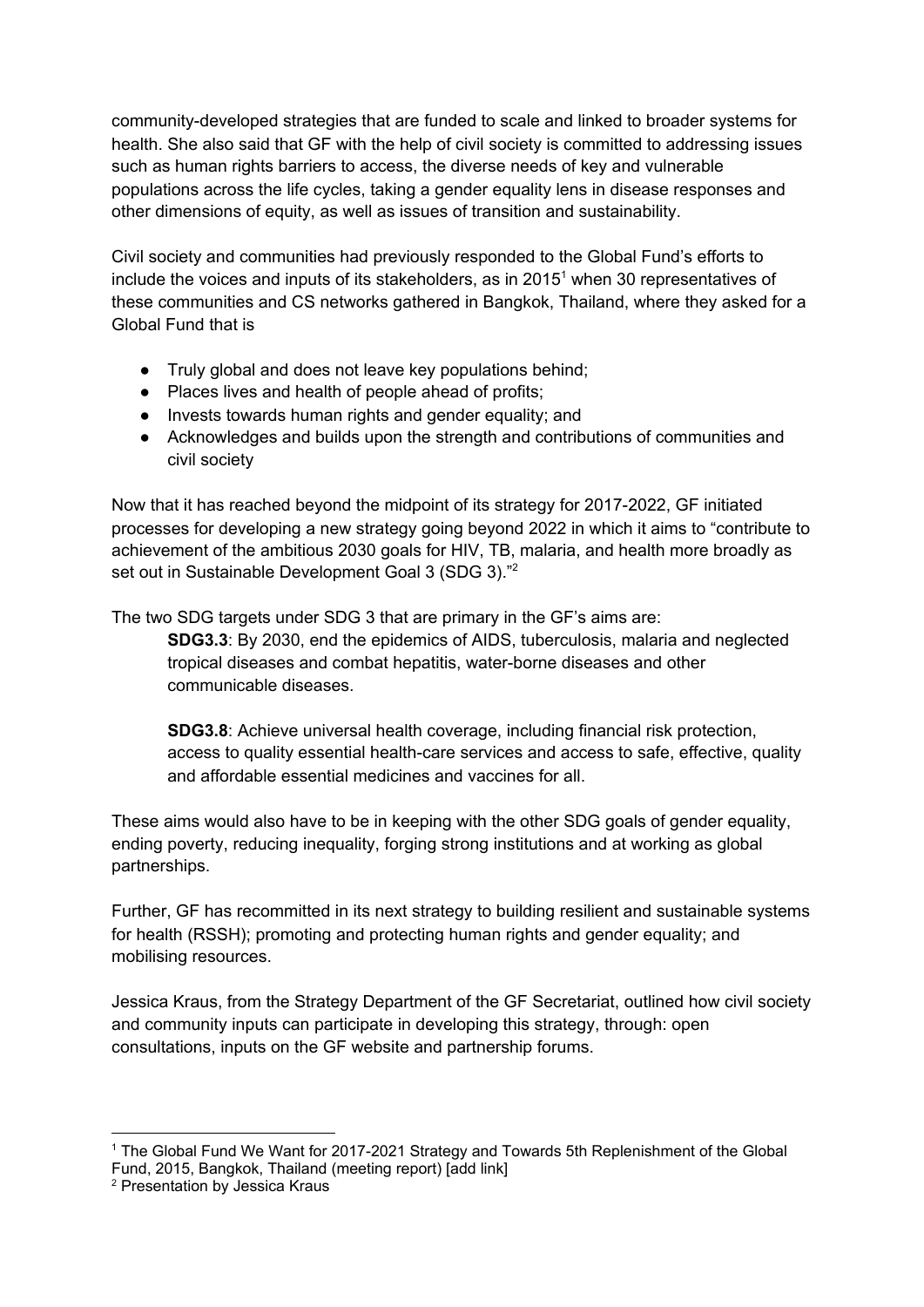

She cited how at this critical stage, they have received a good amount of responses from civil society and communities. Some of the main points being raised from the feedback are that:

- It is critical to increase focus on equity, human rights and gender, most vulnerable populations to improve health outcomes
- There is a need to better define the scope of GF RSSH investments; respondents frequently recommended strengthening support for Community Systems Strengthening (CSS)
- It is important to strengthen coordination with development and technical partners; and to engage new (and local) providers of technical support

S*o*me of these points were echoed later in the meeting from civil society representatives presenting during plenary and when inputs from communities were collected through the breakout sessions.

## **Country-level Community and CS Perspectives on Emerging Issues**

Several civil society network representatives shared their analysis of the key emerging issues in the GF Strategy Development: global health security (GHS); universal health care systems (UHC); human rights, gender and community (CRG); and resilient and sustainable systems for health (RSSH). These presentations served as focus for reflection and discussion for the breakout sessions.

## **A. The Global Fund's Role in Global Health Security**

Masaki Inaba of the Africa Japan Forum observed that the Covid 19 pandemic became a severe test for a concept of global health security, as responses had to be coordinated and resources mobilised to counter the impacts and threats brought by the pandemic. Inaba shared that while pandemic response mechanisms had been set by G7 and G20 countries, it was the Global Fund that did act to mobilise and coordinate provision of financial resources to low and middle income countries and also supported the creation of the Access to Covid19 Tools, which was a collaborative effort among public and private researchers to develop COVID-19 diagnostics, therapeutics, and vaccines.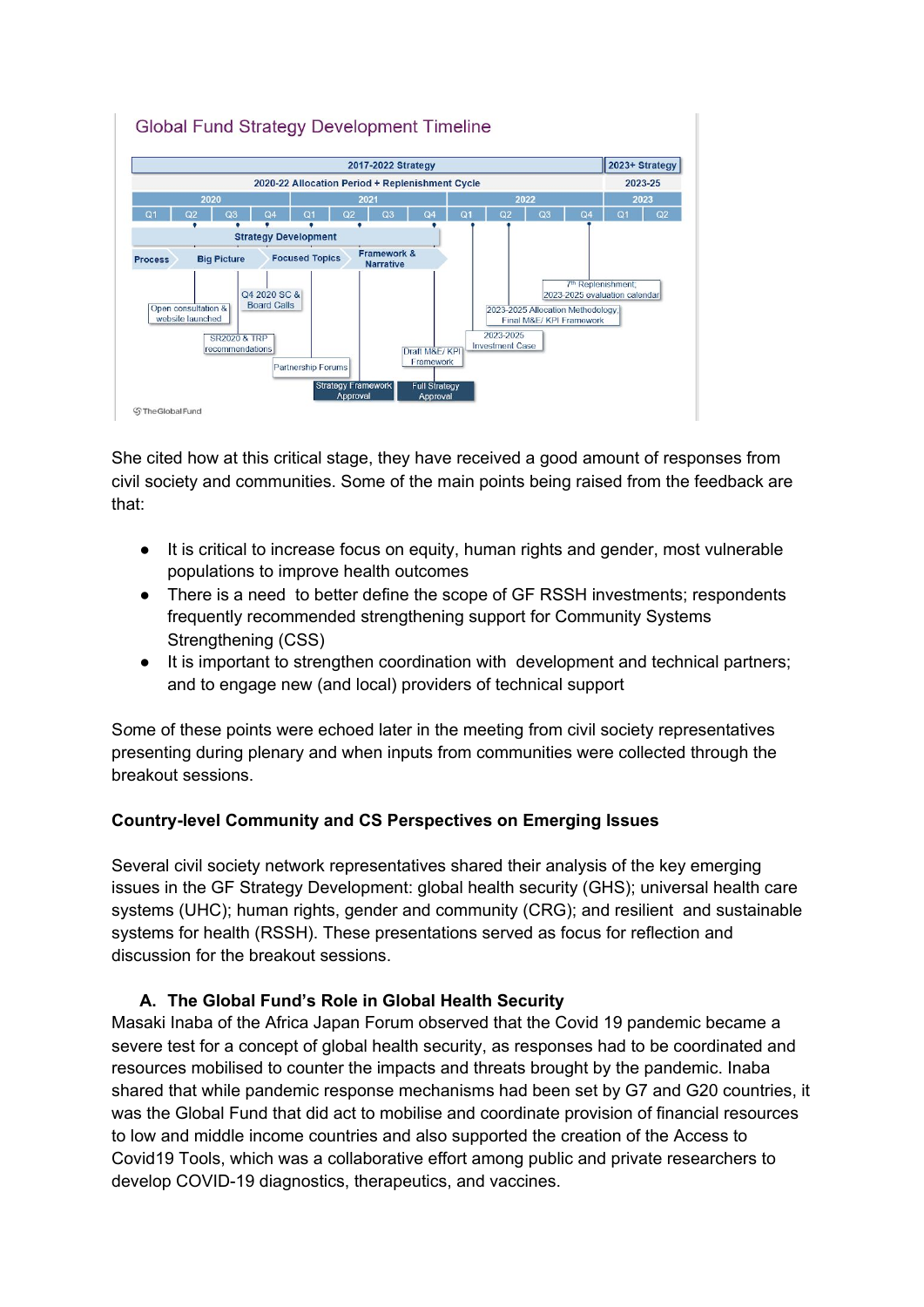Nevertheless, COVID-19 also created more serious threats that undermine the efforts to global health provision, including the inadequate funding situation for producing and supplying vaccines to poor countries, the profit orientation of private sector vaccine developers, and the curtailment of human rights and shrinking civic spaces imposed by governments.

Inaba urged the participants to think of new ways to look at health-related vulnerabilities in the light of the pandemic, specifically the vulnerability of aged and ageing populations, poverty that also exposes populations to life-threatening environments and living conditions, and socio-economic vulnerabilities that also contribute to loss of employment, reduced access to education, and increase in gender-based violence.

#### **B. The Global Fund's Future in RSSH to achieve UHC**

Khuat Thi Hai Oanh, Center for Community Development Initiative (SCDI) spoke on how resilient and sustainable systems for health is the necessary factor in ensuring universal health coverage. She said that in aiming for universal health coverage, GF has been consistently able to meet the three conditions for these: population coverage; services coverage; and access to financial protection for HIV, TB and malaria. The principle of UHC upheld by the Global Fund has enabled reaching health services to the most vulnerable populations such as refugees, people deprived of freedom, people in deepest rural areas, the poorest, the undocumented. Oanh emphasised that GF was able to do it in collaboration with civil society and the community to mobilise and deliver services.

GF has a lot of capacity to work with different sectors: private sector, public sector and civil society; and it can also mobilise resources and has been involved in prevention and promotion. procurement, supply, access to services. Thus, one can consider it well equipped to become a global actor that could take on the leadership in global UHC implementation.

#### **C. Strengthening partnerships to improve programme effectiveness.**

Global Fund has successfully initiated and sustained partnerships between private sector, public sector and communities, acknowledges Dr Htin Kyaw Thu, of the Malaria Consortium, Myanmar. Because of these partnerships, country health systems have been able to achieve quality diagnosis, treatment and prevention services coverage, achieving a better surveillance resolution, stepping up leadership, setting up stronger management systems, providing convenient access to health care with less financial burden, and encouraging inter-sectoral, inter-government cooperation. Dr Htin cited the example of how malaria treatment services have improved due to partnerships mainly with the private sector. He noted that this kind of partnership can be replicated with the community. He proposes a more effective partnership based on resource distribution, which he termed a 'paid' partnership, where public health mechanisms partner with communities on logistics, training and employment of community health care workers, as well as delivery of supplies. He showed that there are further opportunities in involving the private sector through incentives, innovations and better operational planning.

**D. Leveraging and refining positions on equity, human rights, gender, and community and CS engagement in the Global Fund**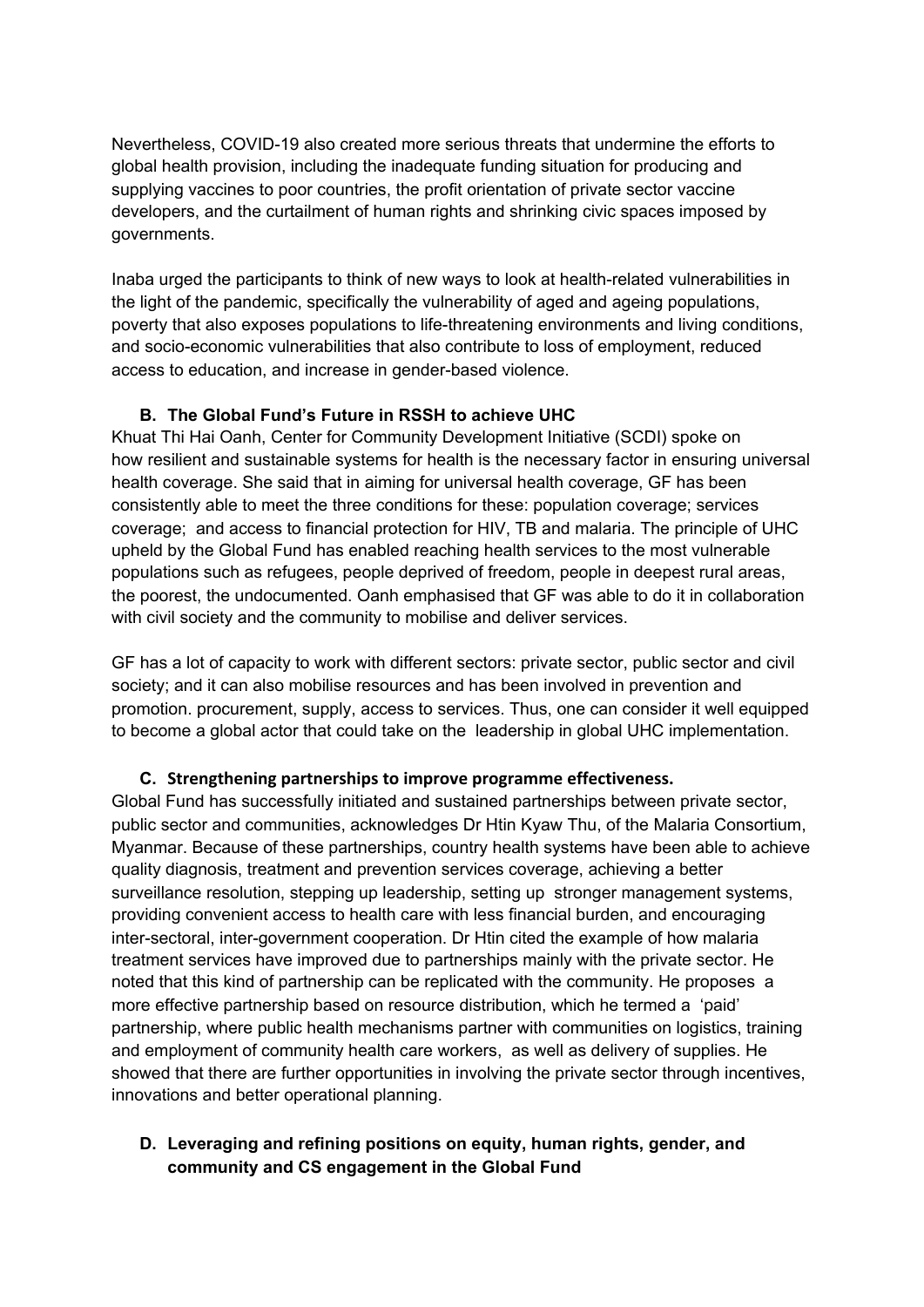The Global Fund has put community, rights and gender (CRG) at the core of its implementation since 2012 and yet challenges remain on how countries are able to adhere to these principles in the course of their health care provision. As her organisation has been documenting these challenges through the years, Jennifer Ho, Deputy Director of APCASO, also the host of the Asia Pacific Communication and Coordination Platform on CRG (APCRG) notes that questions still need to be raised on how countries are able to have meaningful and sustainable community engagement, to ensure the rights of marginalised and vulnerable populations are protected, or to address gender equality and apply a gender transformative approach.

Ho pointed out that within the Global Fund grants cycle, impediments exist in the processes that prevent the effective application of CRG principles. For example communities cannot have meaningful engagement with the GF cycle because their Country Coordinating Mechanisms (CCMs) focus more on financial rather than programmatic aspects of health provision, or they are reluctant to give feedback for fear of not receiving funding. At the same time the application of CRG priorities differs across the three diseases, where HIV responses in terms of CRG has been more advanced compared to TB and malaria. Also, human rights and gender are poorly understood particularly in terms of malaria and TB responses. Ho stressed that there is a critical need to review how CRG is operationalised, to translate these into key performance indicators, and to capture progresses in GF grants. If left unresolved and unrecognised, these bottlenecks will continue to impede effectiveness of GF grants and countries' ability to achieve overall objectives,

#### **Further Inputs from Regional and Global Perspectives**

Rachel Ong, Regional Coordinator, GFAN AP emphasised the collective effort that needs to be done on the part of civil society to engage the Global Fund. She mentioned that while organisations such as UNAIDS has already defined the concept of "community led", they are still trying to define "key populations led", and that these working definitions should come from communities themselves and relayed to the Global Fund, that they may guide implementation and access to resources on the ground.

These conversations and input processes have already been held in various other regions. For this meeting, sharings from the members of Communities and Developing Countries NGO Delegations to the Global Fund Board presented their perspectives on various issues that have emerged from the Strategy development process.

Civil society from developing countries are represented on the Global Fund Board where they are able to raise issues of CRG and implementation from a community perspective. Sonal Mehta, a member of Developing Countries NGO Delegation GF Board, highlighted what the civil society is hoping to achieve within the GF. Mehta reported that the NGO delegation have been pushing for Community Systems Strengthening to be the key focus of the next GF Strategy, where they would contribute to achieving the other priorities (GHS, RSSH, or Partnership Models). They have envisioned that by 2028, GF would have genuine civil society and community leadership at all levels and that human rights, gender and equity be integral to grants and national programmes towards accomplishing the Sustainable Development Goals.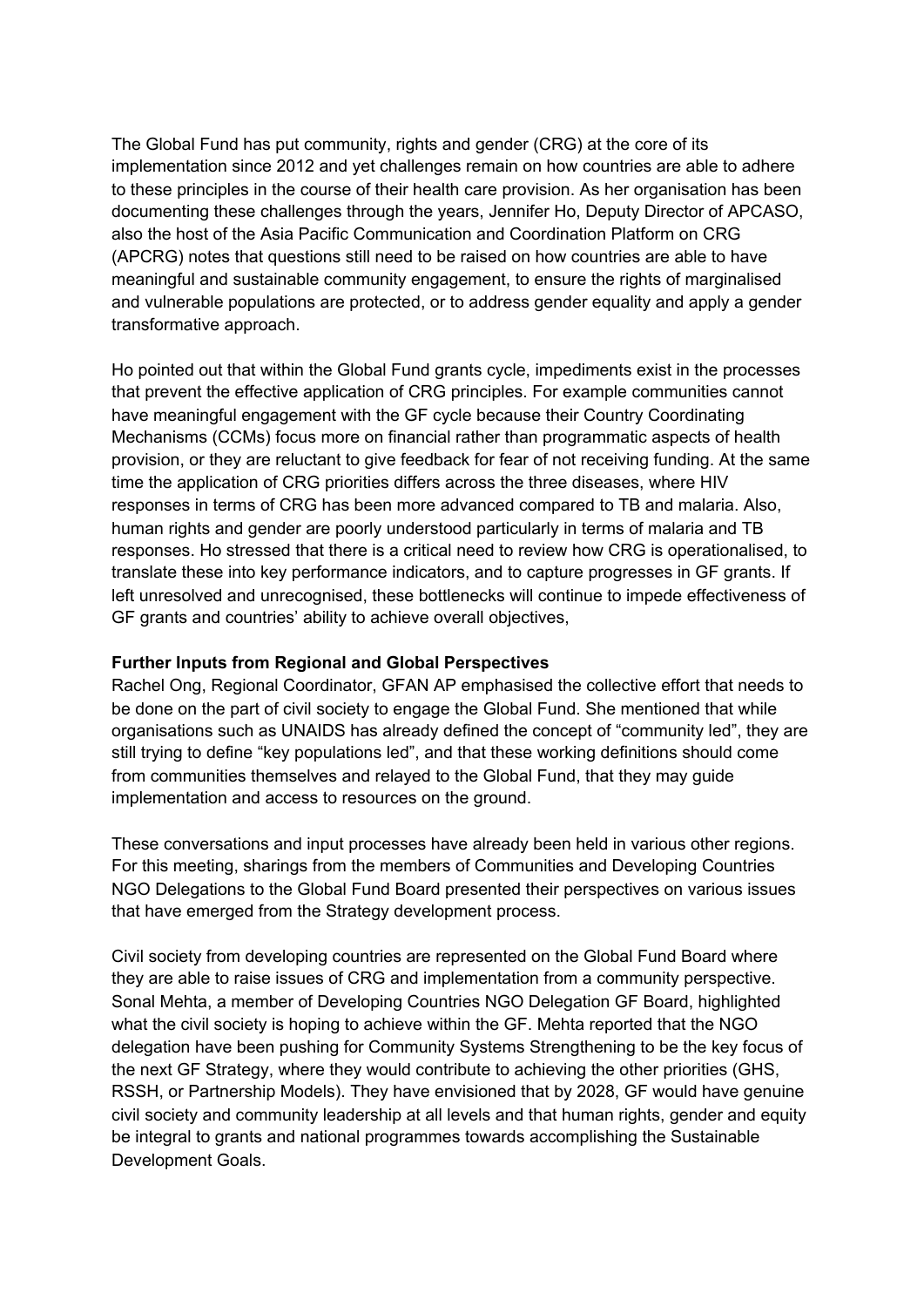Mehta proposed that there should be adequate funding for communities and civil society, and to put key performance indicators for this to be achieved. Performance indicators should also be put in place for removing human rights related barriers. Further she proposed that restore regional grants, reassess sustainability and co-financing in light of the Covid-19 pandemic's impact on country capacities, and impose dual track financing as a requirement to better allocate resources to communities by channeling these resources through a non-government principal recipient.

Maurine Murenga, also a member of Communities Delegation to the GF Board meanwhile observed that GF's intention to expand mandates might reduce the effectiveness of addressing HIV, TB and malaria. Murenga reports that the NGO delegation proposed that GF should keep a strong focus on these three ongoing pandemics, and keep the strategy to promote human rights and gender equality in its project implementation.

She noted that if GF really has to play a role in global health security, it would need to address broad societal threats such as criminalisation, to increase focus on inequality and gender rights, to take a people centered approach, and support sustainable transitioning where countries are supported.

The NGO delegation has also proposed that the GF should fund community-led responses and do it through more creative financing mechanisms, not just dual track financing. GF should also prioritise community-led organisations to increase integrated rights based services, including sexual and reproductive health services and mental health. In reference to the plan to strengthen and develop partnership models, GF already works in partnership, but acts in parallel to country programs. She asked how GF could make this partnership system more integrated and also increase accountability between partners.

On implementation of CRG, she sees an improvement in performance of programmes for human rights and gender equality. Countries are leading, but GF should leverage these partnerships to increase resources to support advocacy and remove barriers to response to HIV and TB malaria.

#### **Asia Pacific Community Feedbacks**

The latter half of the meeting was devoted to enabling discussion and collecting recommendations from participants on 4 specific topics. Below are the specific feedbacks that were collated from the breakaway sessions:

- **A. Leveraging and refining positions on equity, human rights, gender, and community and CS engagement in the Global Fund** 
	- Global health security has an impact on LGBTQIA & KPs and intersectional issues on their SOGIE, causing double jeopardy in accessing healthcare. GF needs to address human rights more concretely and access to services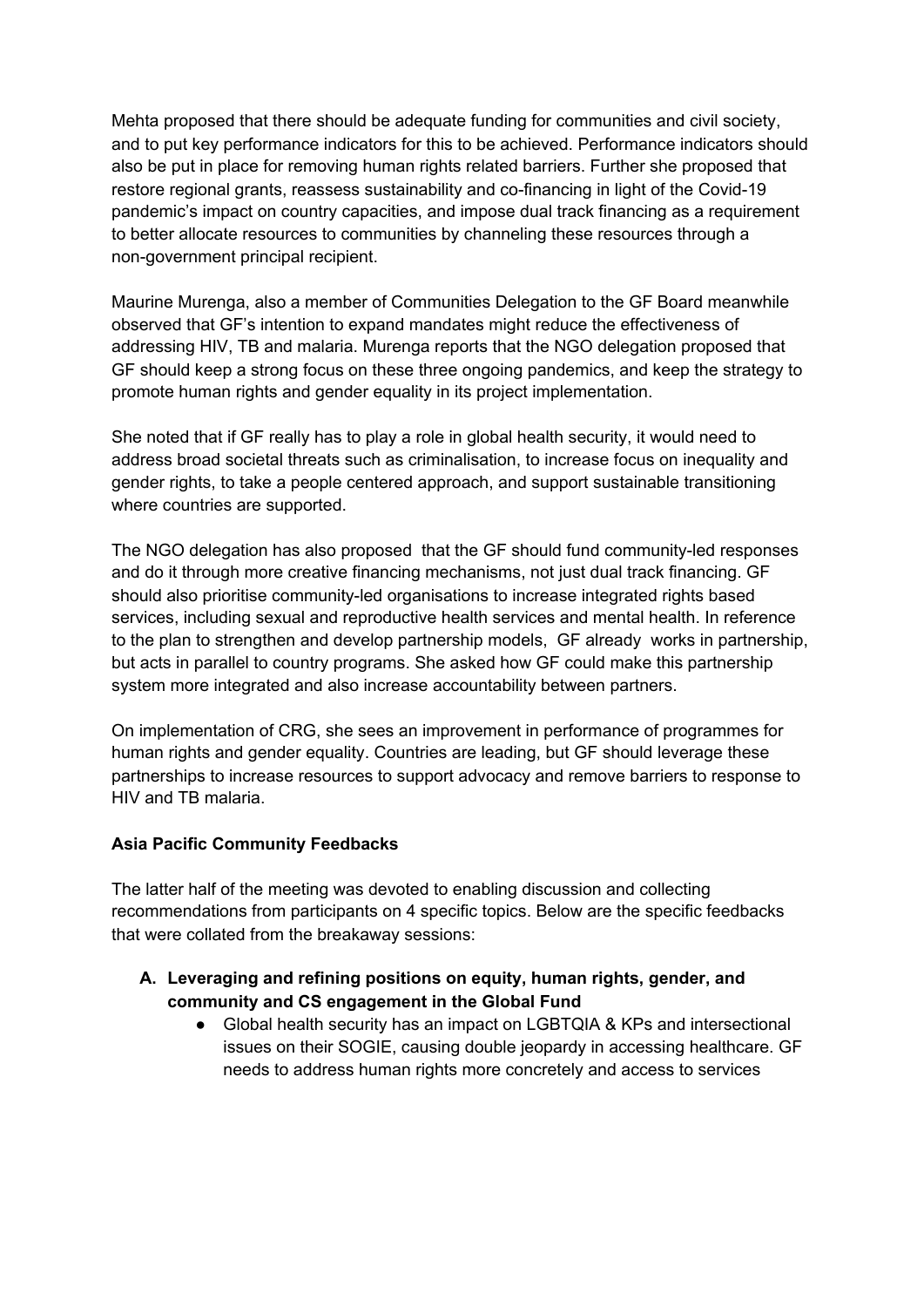- GF should look at funding regional networks for the support of country partners. Strategic Objective (SO)3e<sup>3</sup> should translate to investments in community- & key population-led regional networks in Global Fund-related processes rather than just "support meaningful engagement". How are community-investments tracked and not just in terms of money value.
- TB and malaria investments in community and civil society need to be increased to protect the rights and equitable/equal access
- Scaling up biomedical approaches to PMTCT is important, but does not ensure that all communities have control of their SRHR in their lives. For example: 83% of women and girls don't have access to SRHR services during the Covid-19 pandemic (based on research in Asia Pacific region done by ICWAP)
- Address human rights violations and gender-based violence faced by all populations (including women and girls, young people, KPs)
- Universal Health Care should be interpreted as a right to health. Highlighting that mental health issues as part of a comprehensive and holistic response especially within and amongst KPs need to be addressed
- Strategic Objective 3a. Don't see how this applies in the AP region.
- New infections are increasing in the AP region amongst young people, the GF needs to be able to disaggregate the investments/information
- With COVID-19, we are seeing more exacerbation of rights of KPs and vulnerable populations. CRG is key to the 2030 Agenda and not just a health related issue.
- How do we measure key performance indicators (KPIs) concretely in this SO GF needs not just operational objectives, but concretely measurable objectives

## **B. The Global Fund's Role in Global Health Security**

- In responding to GHS, GF needs to focus on mitigating the impact of global health threats to the most marginalised communities, making sure we don't roll back on gains in the 3 diseases
- CSS investments are investments to addressing GHS threats community systems on HIV, TB, malaria are the same communities that support resilient country responses when there are global health threats or pandemics
- GHS issues to be addressed should also include non-biomedical issues
- Ensure role of communities in decision making in countries related to health pandemic responses
- GF should emphasise not only three diseases but also other communicable diseases such as Hep B, C because most of the persons who inject drugs (PWID) community are facing difficulty to access Hep C treatment in the AP region.
- Work on demand of community in pandemics: example needs of migrant communities during COVID-19; but otherwise neglected > migrants go on deaths, can't go back to their countries; Japanese MSM community have the

<sup>&</sup>lt;sup>3</sup> "Protect and Promote Human Rights and Gender Equality" is strategic objective 3 under the 2017-2022 Global Fund Strategy. Accessed from

https://www.theglobalfund.org/media/2531/core\_globalfundstrategy2017-2022\_strategy\_en.pdf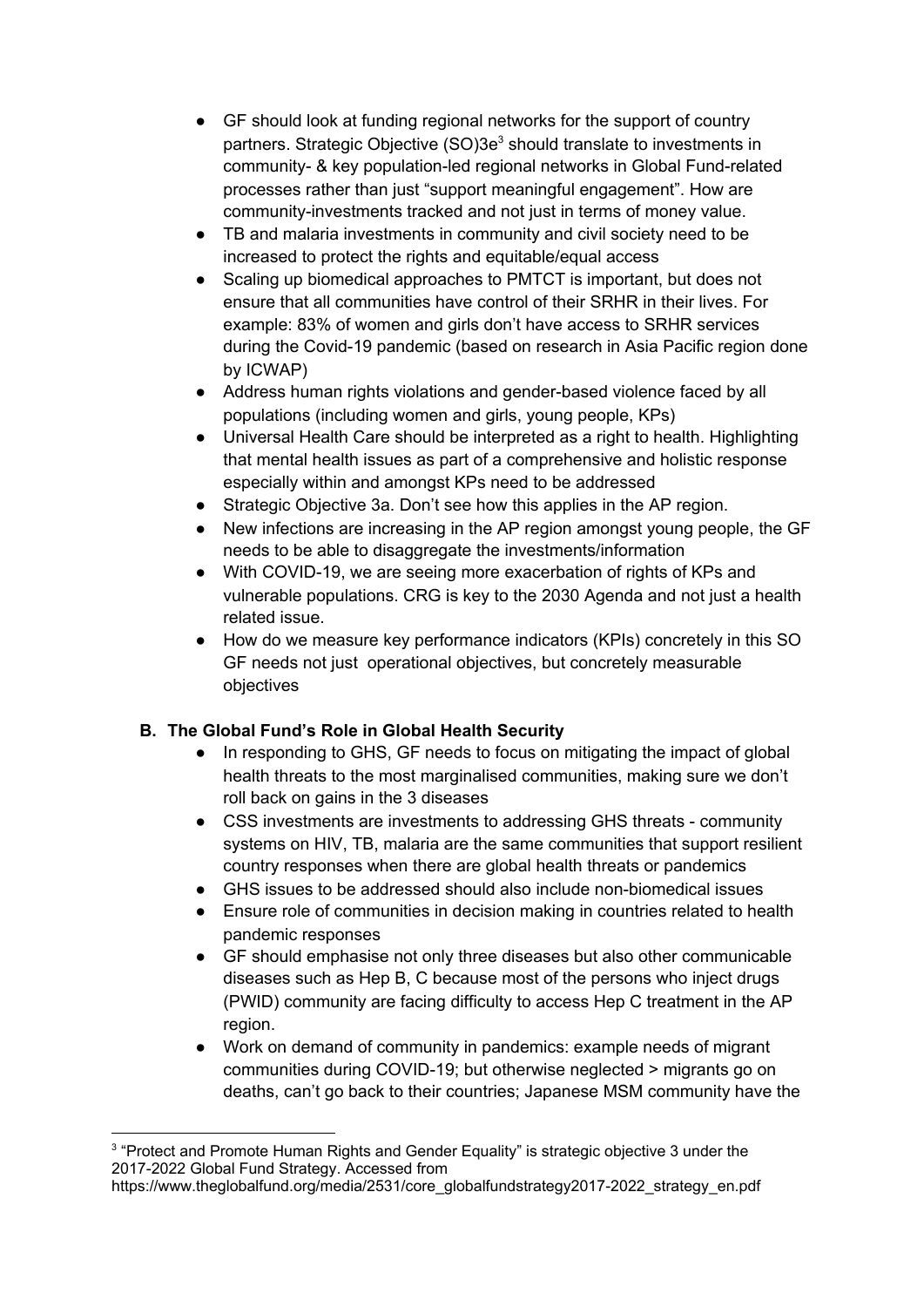experience of how to prevent infections on HIV but hesitated to do prevention work on COVID-19 because of stigma associated; sex workers were rejected as beneficiaries of business support subsidies (discrimination); need to have community-based approach to COVID-19 responses but this entails funding to such communities from govt or others

- Role of GF in global partnerships on GHS, but again, with an emphasis and focus on most vulnerable and marginalised communities
- GF needs not to only fund disease itself but also impact of the pandemic.In Indonesia, 2 million people lost their jobs-- suicide/mental/psychological problems have been reported because of the pandemic

## **C. The Global Fund's Future in RSSH to achieve UHC**

- GF should develop a clearer definition of RSSH beyond the emphasis on the roles of community health workers
- GF should support meaningful participation of community and KP in CCM and national strategies--Community empowerment should be priority in terms of financial support
- Also support for advocacy and recognition of role of KP service providers
- Why should RSSH become a standalone grant when it could dilute the mission for addressing TB, HIV, malaria?
- For RSSH, there should be a value for promoting the demand side. Meanwhile, government should be accountable for the supply side, but for the demand side, it should be a co-investment into KPs: people living with HIV, TB, and other coinfections. GF should have a role to play in managing services provided by health care providers.
- GF should set a specific percentage of funding has to go to communities and community will decide how to spend it

## **D. Strengthening partnerships to improve programme effectiveness**

- GF needs to be future-scoping & horizon-scanning rather than responsive in current challenges (e.g. pandemic preparedness, issues of ageing populations, mobile populations, economic citizenship)
- GF needs to deepen solidarity across other social justice movements and engage in joint struggles, by dedicating resources
- Resources must be utilised across disease programs
- What needs to be refined?
	- i. Allocate resources for multisectoral and cross sector-movement partnerships
	- ii. Identify overlapping and intersecting issues that can instigate partnerships across different sectors, focus on the national level
	- iii. Clear guideline in incentivising private sector engagement in supporting The Global Fund
- How to operationalise?:
	- i. Involve SSRs more inclusively in making decisions rather than just implementers (CCM evolution improvement)
	- ii. GF Country Teams need to be more prescriptive in ensuring that civil society and key populations and affected communities can be more impactful and meaningful - need policies and guidelines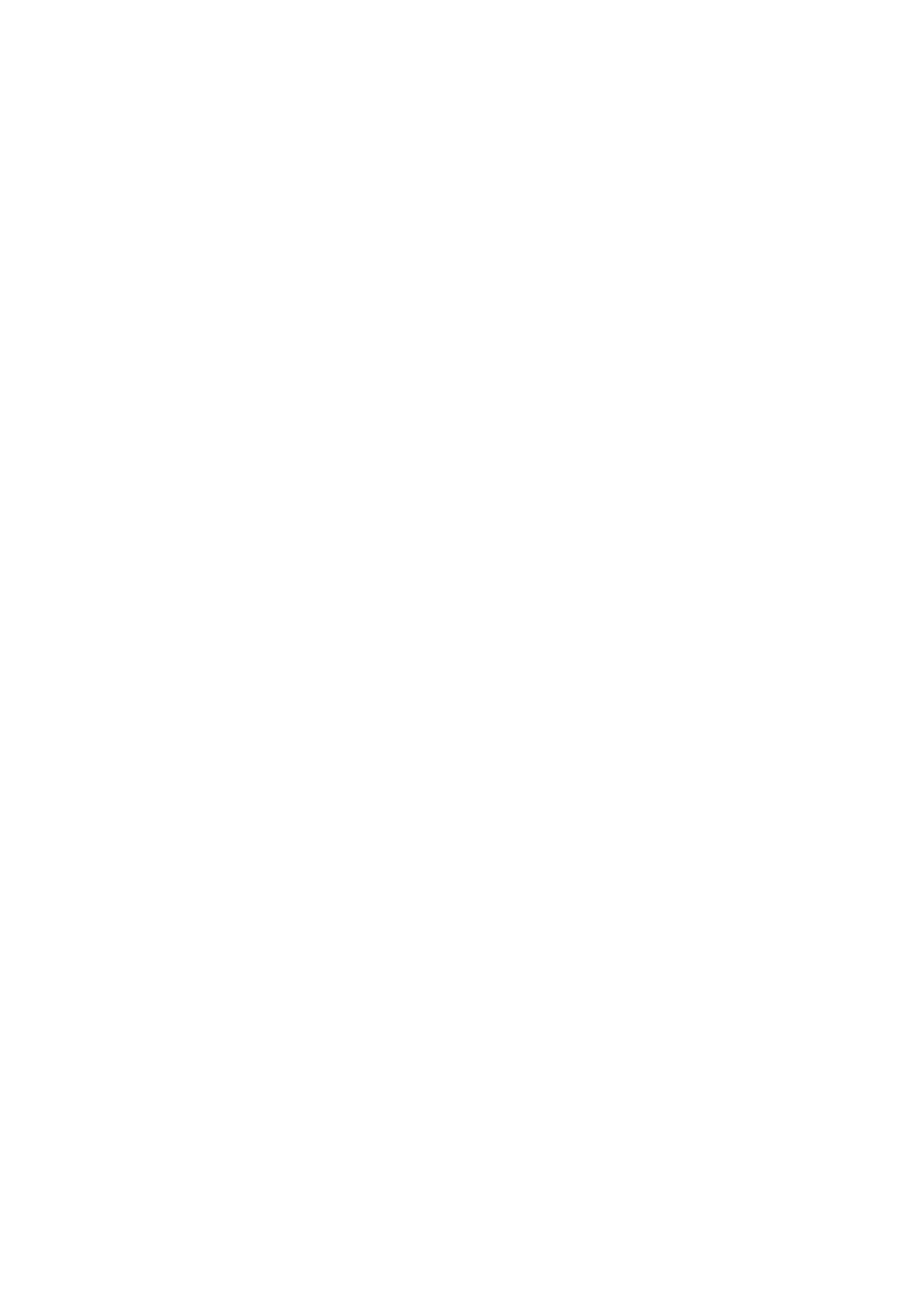**Annex 1: Roadmap for future engagements on the GF Strategy Development process** 

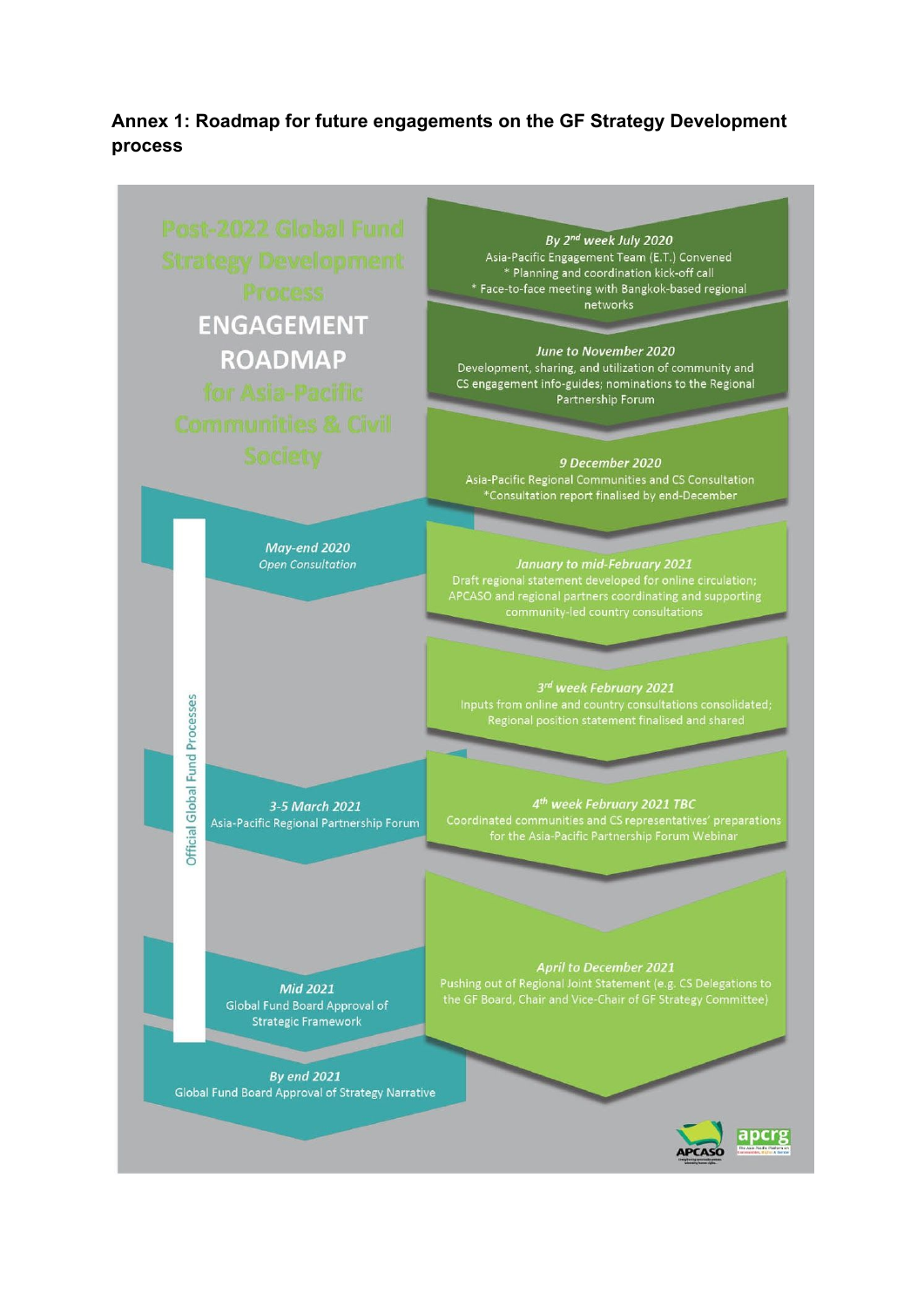# **Annex 2: Key Asks from Asia Pacific Regional Key Populations Networks**

# **Asia Pacific Network of People Living with HIV/AIDS:**

## *Background*

Data on HIV treatment coverage showed increased but varies between countries on linkage to HIV treatment care and service, including retention and achieving the viral suppression (UNAIDS, 2019), despite many countries have rolled out "Testing and Treatment" - it also apply on HIV/TB enrollment

An emergence issue on HIV drug resistance (amFAR, 2018), LTFU (TAHOD data) and Advance HIV Disease (AHD) and its diagnosis – data still limited.

Covid19 pandemic not only causing disruption in the economy but it also shaken the health system in many countries. It creates problems on ARV procurement/supply chain and other HIV related commodities, LTFU cases have also increased among HIV & TB patients.Issues on heavy reliance on ARV raw material supply come from one country.

*Key Ask:* What will be TGF strategy to ensure country health response to continue scale up on treatment care and support with robust and concrete intervention using evidence of effect on improved HIV and health outcomes by reflecting to the current COVID19 pandemic that has potential disruption long-term impact on treatment /commodities and the health system?

## **International Community of Women Living with HIV Asia Pacific:**

*Background:* It is widely acknowledged that gender inequalities are a key driver of the HIV epidemic and influence the vulnerability of women and girls. There are urgent necessities of Investment in gender transformative programs and interventions that integrate gender because we know Gender inequality creates significant health disparities in the HIV response. There is no progress in addressing the human rights violations faced by women and girls. Women and girls need services that integrate issues such as gender-based violence, comprehensive sexual and reproductive health education, bodily autonomy among others. When SRHR are not addressed and gender is marginalized, many women and girls are left behind. There is a need for specific investment in programmes that empower women and girls to advocate for their rights.

*Key Ask:* The Global Fund should step up their monitoring of gender and ensure that health programmes are addressing gender inequality and injustices. Capturing adequate data to assess whether programmes are effectively responding to the needs and rights of women and girls.